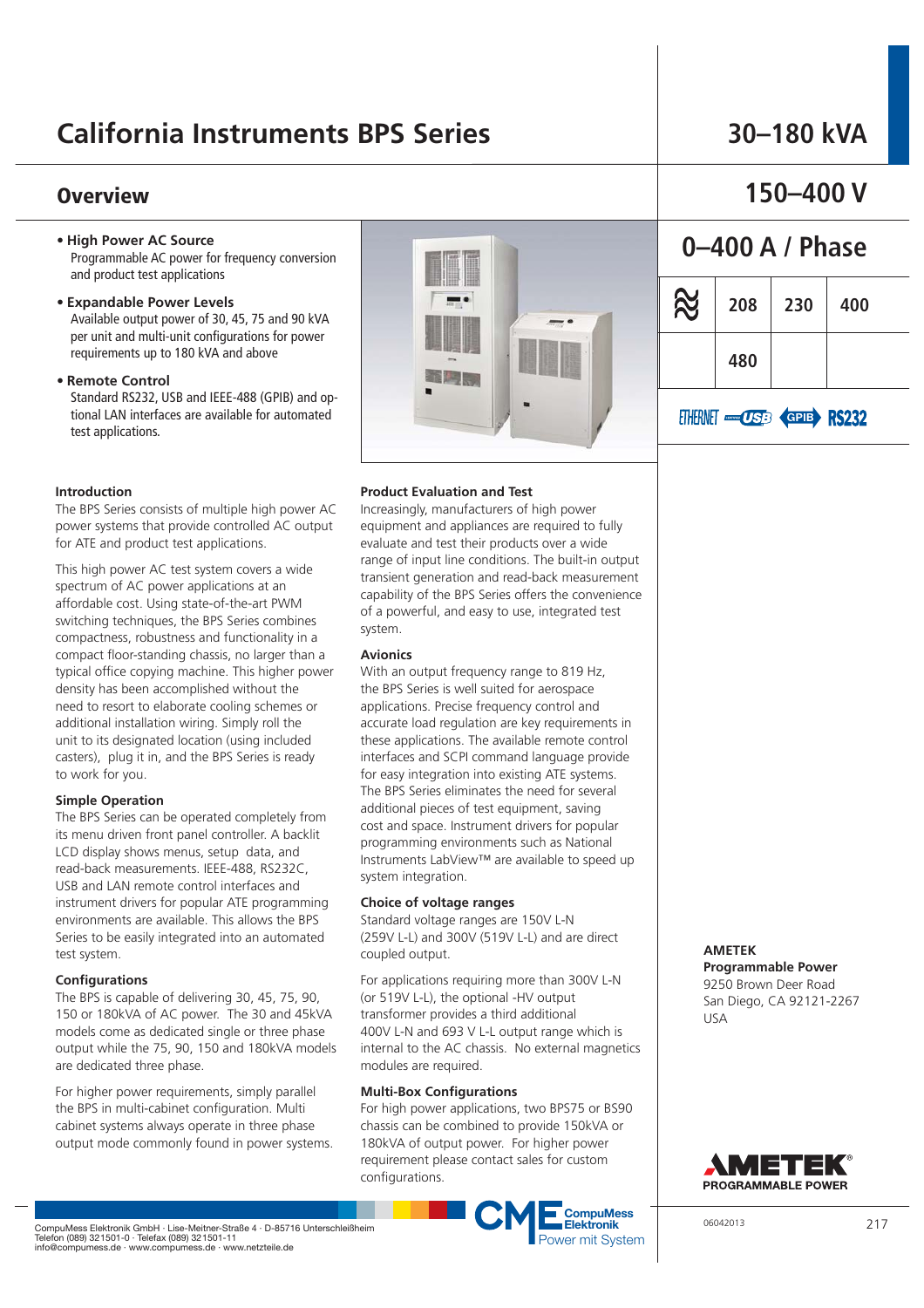### **BPS Series**

#### **Simple transition from R&D to Manufacturing.**

The California Instruments Mx and RS Series are high performance, feature rich Research and Development solutions. That level of advanced performance is not always required in production and lab environments. Since the BPS shares common code structure and performance characteristics as the Mx and RS the BPS is ideally suited to easily transition into cost effective production solutions.

#### **High Crest Factor**

With a crest factor of up to 4.5, the BPS Series AC source can drive difficult nonlinear loads with ease. Since many modern products use switching power supplies, they have a tendency to pull high repetitive peak currents.

#### **Remote Control**

Standard RS232, USB and IEEE 488 (GPIB) along with optional LAN remote control interfaces allow programming of all instrument functions from an external computer. The popular SCPI command protocol is used for programming.

#### **Application Software**

Windows® application software is included. This software provides easy access to the power source's capabilities without the need to develop any custom code. The following functions are available through this GUI program:

- Steady state output control (all parameters)
- Create, run, save, reload and print transient programs
- Measure and log standard measurements
- Capture and display output voltage and current waveforms.
- Measure standard power measurements...
- · Display IEEE-488, RS232C, USB and LAN bus traffic to and from the AC Source to help you develop your own test programs.

#### **BPS Series - AC Transient Generation**

The BPS Series controller has a powerful AC transient generation system that allows complex sequences of voltage and frequency to be generated. This further enhances the BPS's capability to simulate AC line conditions and disturbances. Transient generation is controlled independently yet time synchronized on all three phases. Accurate phase angle control and synchronized transient list execution provide unparalleled accuracy in positioning AC output events.

Transient programming is easily accomplished from the front panel where clearly laid out menu's guide the user through the transient definition process.

The front panel provides a convenient listing of the programmed transient sequence and allows for transient execution Start, Stop, Abort and Resume operations. User defined transient sequences can be saved to non-volatile memory for instant recall and execution at a later time. The included Graphical User Interface program supports transient definitions using a spreadsheet-like data entry grid. A library of frequently used transient programs can be created and saved using this GUI program.





Transient List Data Entry in GUI program.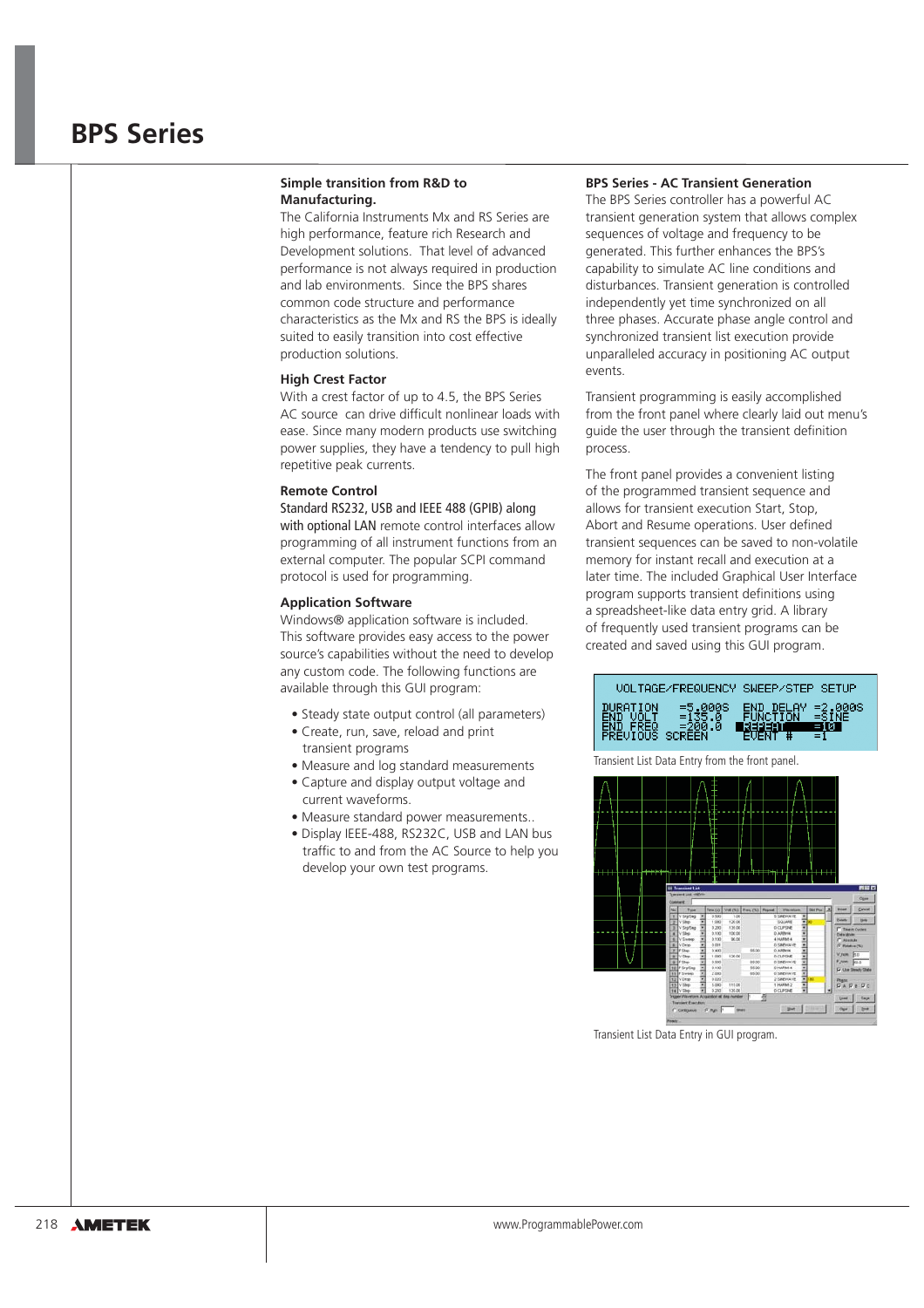### **BPS Series - Measurement and Analysis**

The BPS Series is much more than a programmable AC power source. It also incorporates an advanced digital signal processor based data acquisition system that continuously monitors all AC source and load parameters. This data acquisition system forms the basis for all measurement and analysis functions. These functions are accessible from the front panel and the remote control interface for the BPS Series.

#### **Conventional Measurements**

Common AC measurement parameters are automatically provided by the data acquisition system. These values are displayed in numeric form on the front panel LCD display. The following measurements are available: Frequency, Vrms, Irms, Ipk, Crest Factor, Real Power (Watts), Apparent Power (VA) and Power Factor.

#### **Waveform Acquisition**

The measurement system is based on real-time digitization of the voltage and current waveforms using a 4K deep sample buffer. This time domain information provides detailed information on both voltage and current waveshapes. Waveform acquisitions can be triggered at a specific phase angle or from a transient program to allow precise positioning of the captured waveform with respect to the AC source output.

The front panel LCD displays captured waveforms with cursor readouts. The included GUI program also allows acquired waveform data to be displayed, printed, and saved to disk.



Acquired Current waveform (BPS Display).

| MEASUREMENTS 1  |          |              |  |                  |  |  |  |  |  |
|-----------------|----------|--------------|--|------------------|--|--|--|--|--|
| $UOLTAGE =$     | 113,5VAC |              |  | $FREG = 60.0Hz$  |  |  |  |  |  |
| $CURRENT =$     | 36.9A    |              |  | $POWER = 4.11KW$ |  |  |  |  |  |
| PREVIOUS SCREEN |          | <b>INORE</b> |  |                  |  |  |  |  |  |
|                 | .        |              |  |                  |  |  |  |  |  |

Measurement data for single phase (BPS Display).

| MEASUREMENTS1 | аB |  |
|---------------|----|--|
|               |    |  |
|               |    |  |

Measurement data for all three phases (BPS Display).



Acquired three phase voltage waveforms display on PC.

### **BPS Series 30–180 kVA**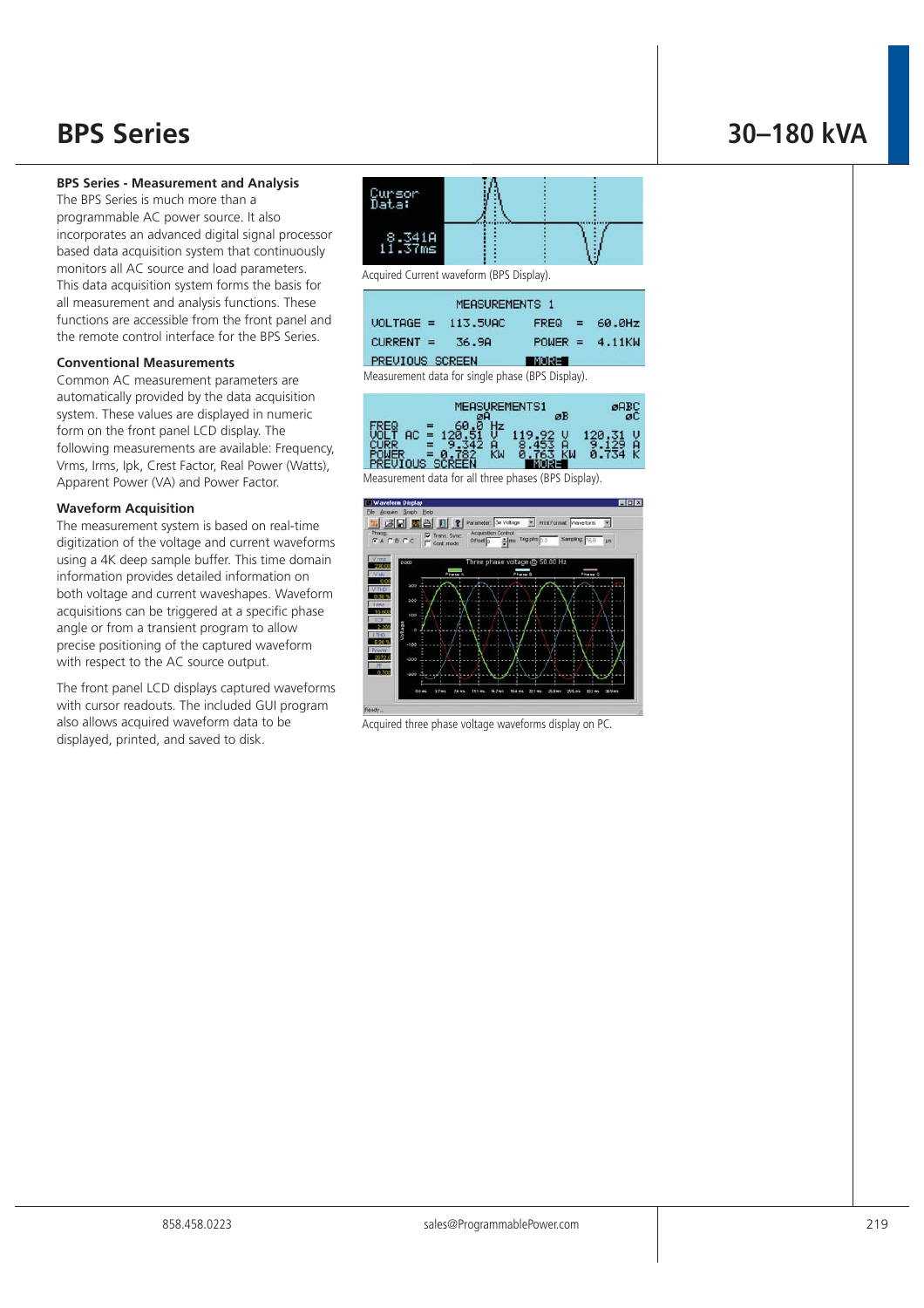# **BPS Series : Specifications**

| <b>Operating Modes</b>                             |             |                                                                                                                                                                                                 |                                                                             |                                               |                                               |                                                       |                                                       |  |  |  |
|----------------------------------------------------|-------------|-------------------------------------------------------------------------------------------------------------------------------------------------------------------------------------------------|-----------------------------------------------------------------------------|-----------------------------------------------|-----------------------------------------------|-------------------------------------------------------|-------------------------------------------------------|--|--|--|
| <b>BPS Series</b>                                  | AC          |                                                                                                                                                                                                 |                                                                             |                                               |                                               |                                                       |                                                       |  |  |  |
| <b>AC Mode Output</b>                              |             |                                                                                                                                                                                                 |                                                                             |                                               |                                               |                                                       |                                                       |  |  |  |
| Frequency                                          |             | Range: 16.00-819.0 Hz, -LF Option: 16.00-500.0 Hz,<br>Resolution: 0.01 Hz: 16.00 - 81.91 Hz, 0.1 Hz: 82.0 Hz - 819.1 Hz                                                                         |                                                                             |                                               |                                               |                                                       |                                                       |  |  |  |
| Phase Outputs                                      |             | 1 or 3 Neutral: Floating, Coupling: DC (except for -HV option) Please specify Single (-1) or Three Phase (-3) for BPS30 and BPS45<br>at time of order.                                          |                                                                             |                                               |                                               |                                                       |                                                       |  |  |  |
| <b>Total Power</b>                                 |             | BPS30-1/3; 30kVA, BPS45-1/3: 45kVA, BPS75-3: 75kVA, BPS90-3: 90kVA, BPS150-3:150kVA, BPS180-3, 180kVA                                                                                           |                                                                             |                                               |                                               |                                                       |                                                       |  |  |  |
| Load Power Factor                                  |             | 0 to unity at full output current                                                                                                                                                               |                                                                             |                                               |                                               |                                                       |                                                       |  |  |  |
| <b>AC Mode Voltage</b>                             |             |                                                                                                                                                                                                 |                                                                             |                                               |                                               |                                                       |                                                       |  |  |  |
| Voltage Ranges                                     | Range<br>AC | V Low<br>V High<br>Load Regulation<br>< 0.25 % FS to 100 Hz, < 0.5 % FS 100 Hz to 819 Hz<br>$0 - 150V$<br>$0 - 300V$<br>Line Regulation<br>$<$ 0.1% FS for 10 % line change                     |                                                                             |                                               |                                               |                                                       |                                                       |  |  |  |
| <b>External Sense</b>                              |             | Voltage drop compensation (5% Full Scale)                                                                                                                                                       |                                                                             |                                               |                                               |                                                       |                                                       |  |  |  |
| Harmonic Distortion (Linear)                       |             | Less than 0.5% from 16 - 66 Hz, Less than 1% from 66 - 500 Hz, Less than 1.25% above 500 Hz                                                                                                     |                                                                             |                                               |                                               |                                                       |                                                       |  |  |  |
| DC Offset                                          | $< 20$ mV   |                                                                                                                                                                                                 |                                                                             |                                               |                                               |                                                       |                                                       |  |  |  |
| Load Regulation                                    |             | 0.25% FS @ - 100 Hz, 0.5% FS > 100 Hz                                                                                                                                                           |                                                                             |                                               |                                               |                                                       |                                                       |  |  |  |
| <b>External Amplitude Modulation</b>               |             | Depth: 0 - 10 %, Frequency: DC - 2 KHz                                                                                                                                                          |                                                                             |                                               |                                               |                                                       |                                                       |  |  |  |
| Voltage slew rate                                  |             | 200 µs for 10% to 90% of full scale change into resistive load, 0.5V / µSec                                                                                                                     |                                                                             |                                               |                                               |                                                       |                                                       |  |  |  |
| <b>AC Mode Current</b>                             |             |                                                                                                                                                                                                 |                                                                             |                                               |                                               |                                                       |                                                       |  |  |  |
| Output                                             | Model       | BPS30-1/3                                                                                                                                                                                       | BPS45-1/3                                                                   | BPS75                                         | BPS90                                         | <b>BPS150</b>                                         | <b>BPS180</b>                                         |  |  |  |
|                                                    |             | 30 KVA                                                                                                                                                                                          | 45 KVA                                                                      | <b>75 KVA</b>                                 | 90 KVA                                        | <b>150 KVA</b>                                        | 180 kVA                                               |  |  |  |
|                                                    |             | BPS30-1<br>V Lo:200 A<br>V Hi: 100A<br>Single phase<br>BPS30-3<br>V Lo: 66.7A                                                                                                                   | BPS45-1<br>V Lo:300 A<br>V Hi: 150A<br>Single phase<br>BPS45-3<br>V Lo: 100 | BPS75<br>V Lo: 166A<br>V Hi: 83A per<br>phase | BPS90<br>V Lo:200A<br>V Hi: 100A per<br>phase | <b>BPS150</b><br>V Lo:332A<br>V Hi: 166A per<br>phase | <b>BPS180</b><br>V Lo:400A<br>V Hi: 200A per<br>phase |  |  |  |
|                                                    |             | V Hi: 33.3A<br>per phase 3 phase<br>Note: Constant power mode provides increased current at reduced voltage. See chart below                                                                    | V Hi: 50A<br>per phase 3 phase                                              |                                               |                                               |                                                       |                                                       |  |  |  |
| Peak Repetitive AC Current                         |             | 4.5 x RMS current for BPS30, 3.0 x RMS current for BPS45, 3.6 x RMS current for BPS75 and 3.0 x RMS current for BPS90.<br>BPS150 is 2x BPS75 and BPS180 is 2x BPS90                             |                                                                             |                                               |                                               |                                                       |                                                       |  |  |  |
| Programming Accuracy                               |             | Voltage (rms): ± 0.3 Vrms, Frequency: ± 0.01 % of programmed value, Current Limit: - 0 % to + 5 % of programmed value + 1A, Phase:<br>$< 0.5^{\circ} + 0.2^{\circ}$ / 100 Hz with balanced load |                                                                             |                                               |                                               |                                                       |                                                       |  |  |  |
| Programming Resolution                             |             | Voltage (rms): 100 mV, Frequency: 0.01 Hz from 16 - 81.91 Hz, 0.1 Hz from 82.0 - 819 Hz, Current Limit: 0.1 A, 3 phase mode,<br>1.0 A, 1 phase mode, Phase: 0.1°                                |                                                                             |                                               |                                               |                                                       |                                                       |  |  |  |
| Constant Power AC Mode - Available Max. AC Current |             |                                                                                                                                                                                                 |                                                                             |                                               |                                               |                                                       |                                                       |  |  |  |
| 125%                                               |             |                                                                                                                                                                                                 |                                                                             |                                               |                                               |                                                       |                                                       |  |  |  |
| Current                                            |             |                                                                                                                                                                                                 |                                                                             |                                               |                                               |                                                       |                                                       |  |  |  |
| (RMS) 100%                                         |             |                                                                                                                                                                                                 |                                                                             |                                               |                                               |                                                       |                                                       |  |  |  |
|                                                    |             |                                                                                                                                                                                                 |                                                                             |                                               |                                               |                                                       |                                                       |  |  |  |
| 50%                                                |             |                                                                                                                                                                                                 |                                                                             |                                               | Full<br><b>Power</b>                          |                                                       |                                                       |  |  |  |
|                                                    |             |                                                                                                                                                                                                 |                                                                             |                                               |                                               |                                                       |                                                       |  |  |  |
| 20%                                                |             |                                                                                                                                                                                                 |                                                                             |                                               |                                               |                                                       |                                                       |  |  |  |
|                                                    |             |                                                                                                                                                                                                 |                                                                             |                                               |                                               |                                                       |                                                       |  |  |  |
|                                                    |             |                                                                                                                                                                                                 |                                                                             |                                               |                                               |                                                       |                                                       |  |  |  |
|                                                    | 10%         |                                                                                                                                                                                                 | 50%                                                                         |                                               | 80%                                           | 100%                                                  |                                                       |  |  |  |

© 2009 AMETEK Programmable Power All rights reserved. AMETEK Programmable Power is the trademark of AMETEK Inc., registered in the U.S. and other countries. Elgar, Sorensen,<br>California Instruments, and Power Ten are tradem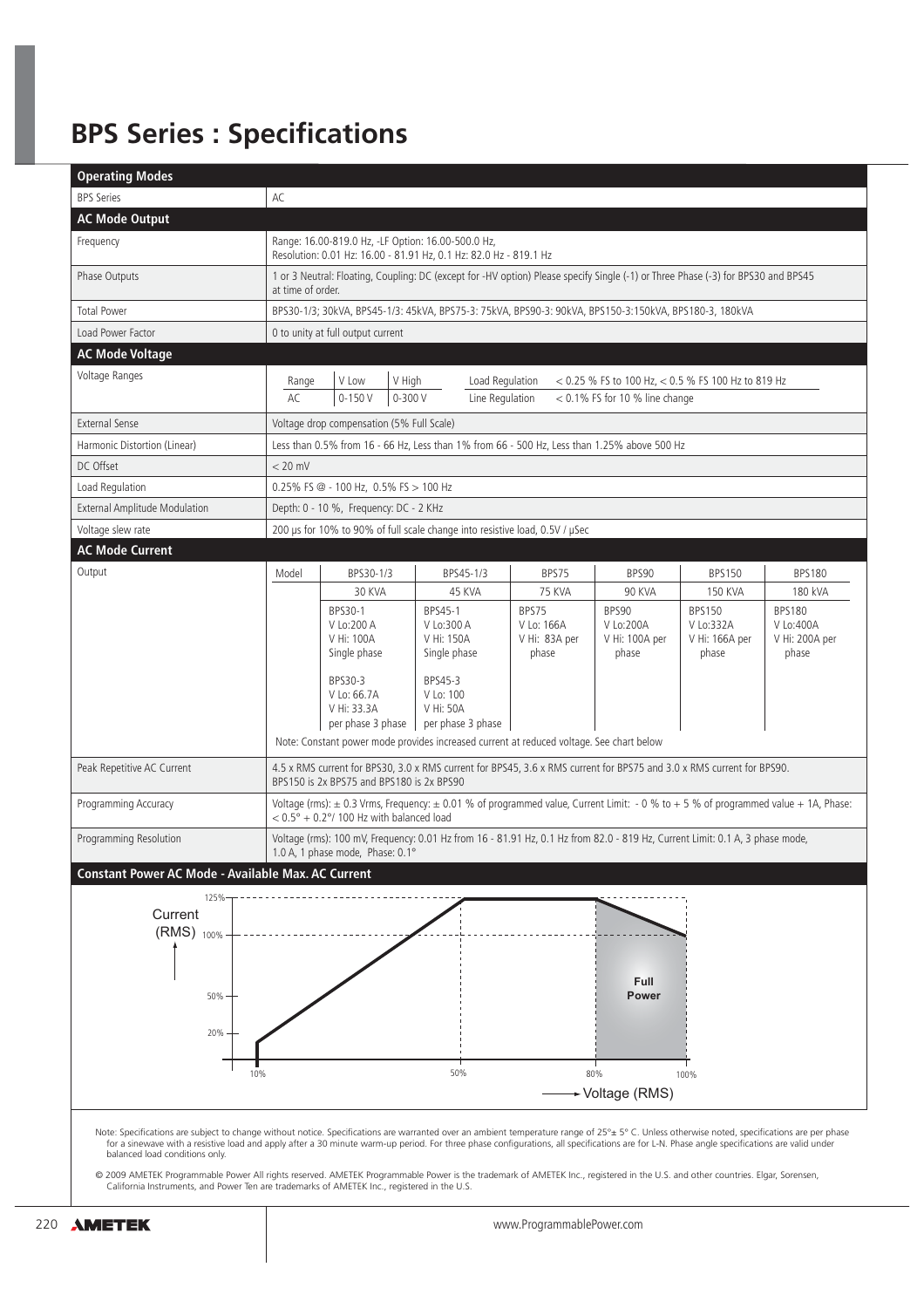# **BPS Series : Specifications 30–180 kVA**

| <b>Measurement</b>             |                                                                                                                                                                                                                                                                                     |                                |                                                                                    |                    |                                                                                              |                         |                                                                                      |                                                                                               |                         |                                                                                               |
|--------------------------------|-------------------------------------------------------------------------------------------------------------------------------------------------------------------------------------------------------------------------------------------------------------------------------------|--------------------------------|------------------------------------------------------------------------------------|--------------------|----------------------------------------------------------------------------------------------|-------------------------|--------------------------------------------------------------------------------------|-----------------------------------------------------------------------------------------------|-------------------------|-----------------------------------------------------------------------------------------------|
| Measurements - Standard        | Parameter                                                                                                                                                                                                                                                                           | Frequency                      | RMS                                                                                | <b>RMS</b>         | Peak                                                                                         | Crest                   | Real                                                                                 | Apparent                                                                                      | Power                   | Phase                                                                                         |
| (AC Measurements)              | Range                                                                                                                                                                                                                                                                               | 16-100 Hz                      | Voltage<br>$0 - 400V$                                                              | Current<br>0-300 A | Current<br>$0 - 800A$                                                                        | Factor<br>$0.00 - 6.00$ | Power<br>90 kW                                                                       | Power<br>90 kW                                                                                | Factor<br>$0.00 - 1.00$ | $0.0 - 360.0$                                                                                 |
|                                | Accuracy*                                                                                                                                                                                                                                                                           | 100-820 Hz                     | $0.01\% + 0.01$ Hz $0.05$ V + 0.02%                                                | $0.15A + 0.02%$    | $0.15A + 0.02\%$                                                                             | 0.05                    | $30 W + 0.1%$                                                                        | $30 VA + 0.1%$                                                                                | 0.01                    | $2.0^\circ$                                                                                   |
|                                | $(\pm)$                                                                                                                                                                                                                                                                             |                                | $0.1V + 0.02\%$                                                                    | $0.3A + 0.02%$     | $0.3A + 0.02%$                                                                               | 0.05                    | $60 W + 0.1%$                                                                        | $60 VA + 0.1%$                                                                                | 0.02                    | $3.0^\circ$                                                                                   |
|                                | Resolution*                                                                                                                                                                                                                                                                         | $0.01$ Hz $/$                  | 10 mV                                                                              | 10 mA              | 10 mA                                                                                        | 0.01                    | 10W                                                                                  | 10 VA                                                                                         | 0.01                    | $0.1^\circ$                                                                                   |
|                                |                                                                                                                                                                                                                                                                                     | $0.1$ Hz                       |                                                                                    |                    |                                                                                              |                         |                                                                                      |                                                                                               |                         |                                                                                               |
|                                | * Measurement system bandwidth = DC to 6.7 kHz. Accuracy specifications are valid above 100 counts. Current and Power Accuracy and Range specifications are times<br>three for BPS 150 and BPS180 in single phase mode. PF accuracy applies for PF $>$ 0.5 and VA $>$ 50 % of range |                                |                                                                                    |                    |                                                                                              |                         |                                                                                      |                                                                                               |                         |                                                                                               |
| Protection                     |                                                                                                                                                                                                                                                                                     |                                |                                                                                    |                    |                                                                                              |                         |                                                                                      |                                                                                               |                         |                                                                                               |
| Over Load                      |                                                                                                                                                                                                                                                                                     |                                | Constant Current or Constant Voltage mode                                          |                    |                                                                                              |                         |                                                                                      |                                                                                               |                         |                                                                                               |
| Over Temperature               | Automatic shutdown                                                                                                                                                                                                                                                                  |                                |                                                                                    |                    |                                                                                              |                         |                                                                                      |                                                                                               |                         |                                                                                               |
| <b>Storage</b>                 |                                                                                                                                                                                                                                                                                     |                                |                                                                                    |                    |                                                                                              |                         |                                                                                      |                                                                                               |                         |                                                                                               |
| Non Volatile Mem. storage      | 16 instrument setups,                                                                                                                                                                                                                                                               |                                |                                                                                    |                    |                                                                                              |                         |                                                                                      |                                                                                               |                         |                                                                                               |
| Waveforms                      |                                                                                                                                                                                                                                                                                     |                                |                                                                                    |                    |                                                                                              |                         |                                                                                      |                                                                                               |                         |                                                                                               |
| Waveform Types                 | Std: Sine Wave                                                                                                                                                                                                                                                                      |                                |                                                                                    |                    |                                                                                              |                         |                                                                                      |                                                                                               |                         |                                                                                               |
| <b>System Interface</b>        |                                                                                                                                                                                                                                                                                     |                                |                                                                                    |                    |                                                                                              |                         |                                                                                      |                                                                                               |                         |                                                                                               |
| Inputs                         | Remote shutdown                                                                                                                                                                                                                                                                     |                                |                                                                                    |                    |                                                                                              |                         |                                                                                      |                                                                                               |                         |                                                                                               |
| Outputs                        |                                                                                                                                                                                                                                                                                     | Function Strobe / Trigger out  |                                                                                    |                    |                                                                                              |                         |                                                                                      |                                                                                               |                         |                                                                                               |
| <b>Remote Control</b>          |                                                                                                                                                                                                                                                                                     |                                |                                                                                    |                    |                                                                                              |                         |                                                                                      |                                                                                               |                         |                                                                                               |
| IEEE-488 Interface             |                                                                                                                                                                                                                                                                                     |                                |                                                                                    |                    |                                                                                              |                         |                                                                                      |                                                                                               |                         |                                                                                               |
| RS232C Interface               | IEEE-488 (GPIB) talker listener. Subset: AH1, C0, DC1, DT1, L3, PP0, RL2, SH1, SR1, T6, IEEE-488.2 SCPI Syntax<br>9 pin D-shell connector (Supplied with RS232C cable)                                                                                                              |                                |                                                                                    |                    |                                                                                              |                         |                                                                                      |                                                                                               |                         |                                                                                               |
| LAN (option)                   | Ethernet Interface: 10BaseT, 100BaseT, RJ45                                                                                                                                                                                                                                         |                                |                                                                                    |                    |                                                                                              |                         |                                                                                      |                                                                                               |                         |                                                                                               |
| <b>USB</b>                     | Version: USB 1.1; Speed: 460 Kb/s maximum                                                                                                                                                                                                                                           |                                |                                                                                    |                    |                                                                                              |                         |                                                                                      |                                                                                               |                         |                                                                                               |
| Output Relay                   | Push button controlled or bus controlled output relay                                                                                                                                                                                                                               |                                |                                                                                    |                    |                                                                                              |                         |                                                                                      |                                                                                               |                         |                                                                                               |
| <b>AC Input</b>                |                                                                                                                                                                                                                                                                                     |                                |                                                                                    |                    |                                                                                              |                         |                                                                                      |                                                                                               |                         |                                                                                               |
| Voltage                        | Must be specified at time of order. All inputs are L-L, 3ø, 3 wire + Gnd. 208 $\pm$ 10% VAC, 230 $\pm$ 10% VAC, 400 $\pm$ 10% VAC,<br>480 $\pm$ 10% VAC                                                                                                                             |                                |                                                                                    |                    |                                                                                              |                         |                                                                                      |                                                                                               |                         |                                                                                               |
| Input Line Current (per phase) | BPS30-1/3                                                                                                                                                                                                                                                                           |                                | BPS45-1/3                                                                          |                    | BPS75                                                                                        |                         | BPS90                                                                                | <b>BPS150</b>                                                                                 |                         | <b>BPS180</b>                                                                                 |
|                                | 116 ARMS @ 187 VLL<br>105 ARMS @ 207 VLL<br>60 ARMS @ 360 VLL<br>50 ARMS @ 432 VLL                                                                                                                                                                                                  |                                | 175 ARMS @ 187 VLL<br>157 ARMS @ 207 VLL<br>90 ARMS @ 360 VLL<br>75 ARMS @ 432 VLL |                    | 285 ARMS @187 VLL<br>256 ARMS @ 207 VLL<br>147 ARMS @ 360 VLL<br>122 ARMS @ 432 VLL          |                         | 350 ARMS @ 187 VLL<br>314 ARMS @ 207 VLL<br>180 ARMS @ 360 VLL<br>150 ARMS @ 432 VLL | Each BPS75 chassis<br>requires its own AC<br>service. Total Line<br>currents are 2 x<br>BPS75 |                         | Each BPS90 chassis<br>requires its own AC<br>service. Total Line<br>currents are 2 x<br>BPS90 |
| Line Frequency                 | 47 - 63 Hz                                                                                                                                                                                                                                                                          |                                |                                                                                    |                    |                                                                                              |                         |                                                                                      |                                                                                               |                         |                                                                                               |
| Efficiency                     | 85 % typical                                                                                                                                                                                                                                                                        |                                |                                                                                    |                    |                                                                                              |                         |                                                                                      |                                                                                               |                         |                                                                                               |
| Power Factor                   | 0.95 typical                                                                                                                                                                                                                                                                        |                                |                                                                                    |                    |                                                                                              |                         |                                                                                      |                                                                                               |                         |                                                                                               |
| <b>AC Service</b>              |                                                                                                                                                                                                                                                                                     |                                |                                                                                    |                    |                                                                                              |                         |                                                                                      |                                                                                               |                         |                                                                                               |
| Inputs/Outputs                 | Rear panel connection                                                                                                                                                                                                                                                               |                                |                                                                                    |                    |                                                                                              |                         |                                                                                      |                                                                                               |                         |                                                                                               |
| Regulatory                     | IEC61010, EN50081-2, EN50082-2, CE EMC and Safety Mark requirements                                                                                                                                                                                                                 |                                |                                                                                    |                    |                                                                                              |                         |                                                                                      |                                                                                               |                         |                                                                                               |
| EMI                            | CISPR 11, Group1, Class A                                                                                                                                                                                                                                                           |                                |                                                                                    |                    |                                                                                              |                         |                                                                                      |                                                                                               |                         |                                                                                               |
| Connectors                     |                                                                                                                                                                                                                                                                                     |                                | All remote interface connections available from the rear panel.                    |                    |                                                                                              |                         |                                                                                      |                                                                                               |                         |                                                                                               |
| <b>Physical Dimensions</b>     |                                                                                                                                                                                                                                                                                     |                                |                                                                                    |                    |                                                                                              |                         |                                                                                      |                                                                                               |                         |                                                                                               |
| <b>BPS30/45</b> Dimensions     |                                                                                                                                                                                                                                                                                     |                                |                                                                                    |                    | Height: 50" 1270 mm, Width: 28.75" 731mm, Depth: 34.5" 876mm                                 |                         |                                                                                      |                                                                                               |                         |                                                                                               |
| BPS30/45 Weight                |                                                                                                                                                                                                                                                                                     |                                |                                                                                    |                    | Per Chassis: Net: 1150 lbs / 522 Kg approximately, Shipping: 1231 lbs / 560 Kg approximately |                         |                                                                                      |                                                                                               |                         |                                                                                               |
| <b>BPS75/90</b> Dimensions     | Height: 76" 1930 mm, Width: 32.0" 812mm, Depth: 40.0" 1016mm                                                                                                                                                                                                                        |                                |                                                                                    |                    |                                                                                              |                         |                                                                                      |                                                                                               |                         |                                                                                               |
| BPS75/90 Weight                |                                                                                                                                                                                                                                                                                     |                                |                                                                                    |                    | Per Chassis: Net: 1650 lbs / 748 Kg approximately, Shipping: 1731 lbs / 785 Kg approximately |                         |                                                                                      |                                                                                               |                         |                                                                                               |
| Chassis                        |                                                                                                                                                                                                                                                                                     | Casters and forklift openings. |                                                                                    |                    |                                                                                              |                         |                                                                                      |                                                                                               |                         |                                                                                               |
| Vibration and Shock            | Designed to meet NSTA project 1A transportation levels. Units are shipped in wooden crate with forklift slots                                                                                                                                                                       |                                |                                                                                    |                    |                                                                                              |                         |                                                                                      |                                                                                               |                         |                                                                                               |
| Air Intake/Exhaust             | Forced air cooling, front air intake, rear exhaust                                                                                                                                                                                                                                  |                                |                                                                                    |                    |                                                                                              |                         |                                                                                      |                                                                                               |                         |                                                                                               |
| <b>Operating Humidity</b>      | 0 to 95 % RAH, non condensing                                                                                                                                                                                                                                                       |                                |                                                                                    |                    |                                                                                              |                         |                                                                                      |                                                                                               |                         |                                                                                               |
| Temperature                    | Operating: 0 to 40° C (30° C max in CP mode), Storage:<br>$-20$ to $+85^{\circ}$ C                                                                                                                                                                                                  |                                |                                                                                    |                    |                                                                                              |                         |                                                                                      |                                                                                               |                         |                                                                                               |